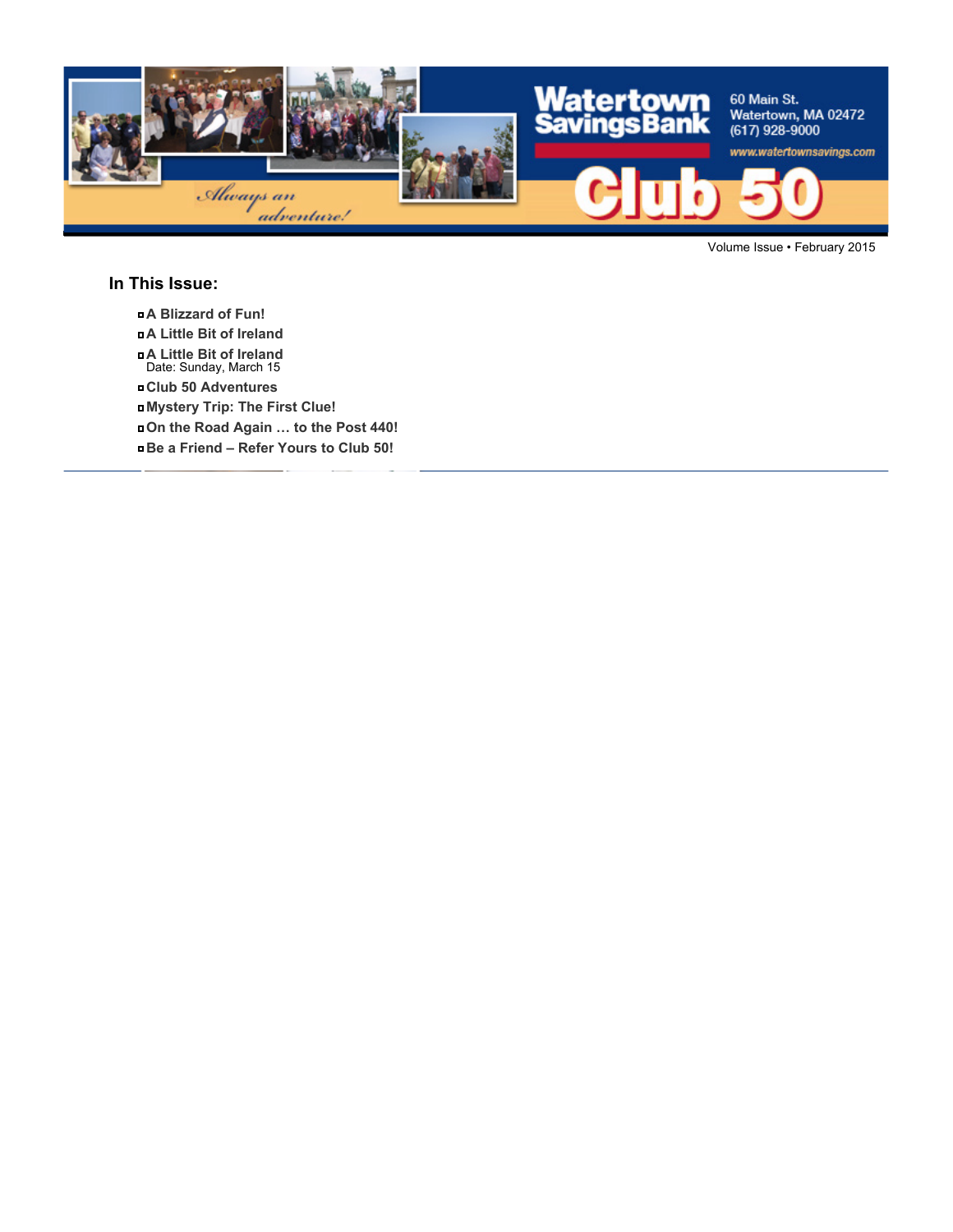

### **The Latest**

# **A Blizzard of Fun!**

Karen and I hope all of you fared well with the Blizzard of 2015. We can't tell you how thankful we are to have been able to schedule our Annual Travel Seminar *before* being blanketed by so much snow!

Thanks to all of our seminar attendees, and for all of the positive feedback. We had fun doing a few extra things to turn the event<br>into the Club 50 20<sup>h</sup> anniversary kickoff, including going all out with an Irish theme to had a great presentation and signup and, luckily, if you couldn't make the seminar but you want to see the Emerald Isle with us, we have a wee bit of room left!

Also a big thanks to our Travel Seminar performers! Many of you know and love Warrendale's Assistant Branch Manager Mark Nelson, and now you know how musically talented he is! Mark and his friend Paula Strayhorn good-naturedly (and in a short amount of time) took on the challenge of learning Club 50-related lyrics to Willie Nelson's "On the Road Again" for the Club 50 Theme Song Contest winning tune! See the winners below, and, as promised, check out the lyrics too!

One more Travel Seminar thank you, to those of you who filled out our survey: You are helping us look into the types of additional<br>seminars you would like Club 50 to present this year and how would you like to further cele to our extra trips, of course! See the updated full list of trips for 2015 in "Club 50 Adventures" – hope you can join us on several of them!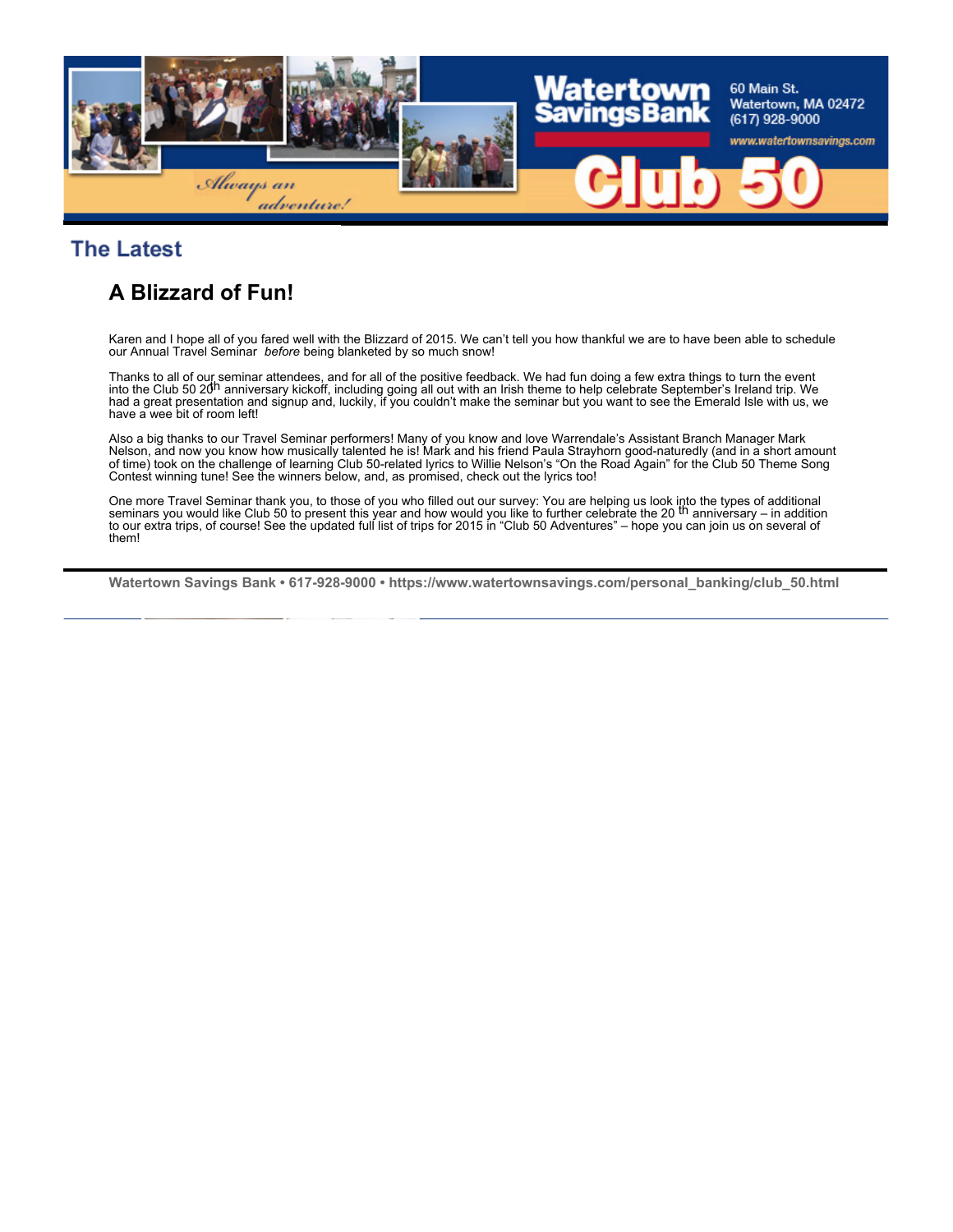

**A Little Bit of Ireland**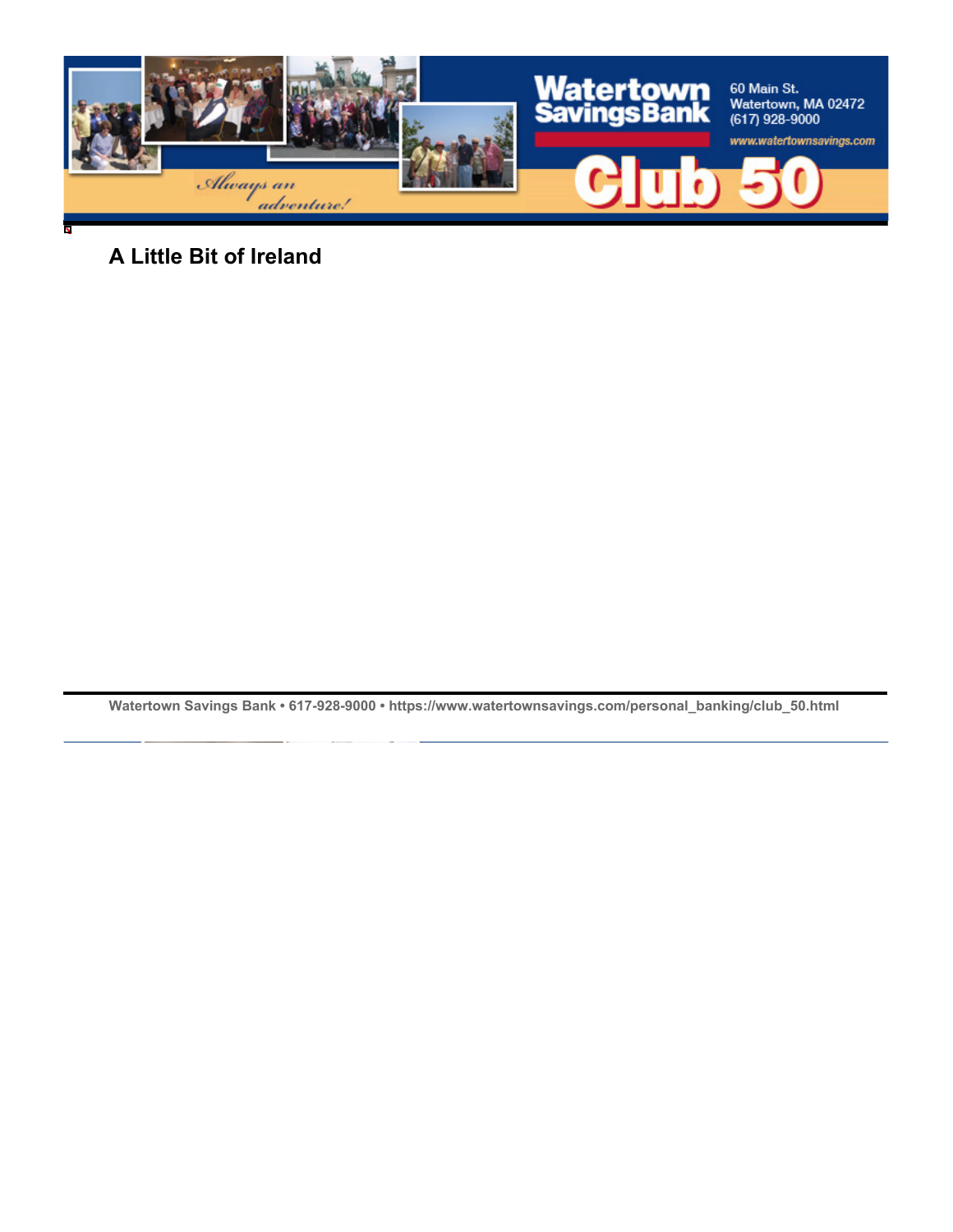

#### **Club 50 Opportunities**

# **A Little Bit of Ireland**

**Date: Sunday, March 15**

#### First day of Signup: Friday, February 13 **Price: \$99 Member; \$109 Guest Walkability: moderate:** ability to walk at a moderate pace.

Don't miss one of the largest Irish shows in New England – it's "a little bit of heaven" right in our own backyard!

One of the best ways to celebrate St. Patrick's Weekend is with Reagle Music Theatre. The 17<sup>th</sup> anniversary addition of this extraordinary production features a pinch of Irish tenors, a touch of Riverdance and a rousing visit to an Irish pub.

Broadway couple Sarah Pfisterer *(Phantom of the Opera, Show Boat)* and Rick Hilsabeck *(Phantom of the Opera, Chitty Chitty Bang Bang, Billy Elliot)* will return to perform the beloved Irish tunes that will have all Irish eyes smiling. The grand rhythms of Irish step dance will fill the house when the Harney Academy Dancers take the stage, led by Liam Harney (successor to "Lord of the Dance" Michael Flatley), and the Massachusetts Harp Ensemble will mesmerize with an extraordinarily artistic music performance.

We'll kick off the day in an Irish way with a traditional corned beef and cabbage dinner at the Chateau in Waltham (don't worry, if that meal is not your cup of tea, you can choose either broiled scrod or the Italian combination, featuring lasagna, chicken cutlet parmigiana and a meatball). Then we will head to the matinee performance at Reagle.

Our deluxe Yankee Line motorcoach will leave at 11 a.m. from the American Legion Post 440, Newton, and we will return approximately 5 p.m. (All taxes and gratuities are included.)

#### **Cancellation Policy:**

On or before 3/6/15 — Partial refund, minus the ticket price. (If, and only if, we can find someone to take your place on the trip will we be able to grant a full refund during this time.)

After 3/6/15— No refund.

**Please note:** Motorcoach seating is assigned according to the date & time we receive your reservation (excluding accommodations for special needs), starting 8:30 a.m. on the established first date of sign up. Non-members traveling with us must do so as the guest of a current club member. Individuals who require special attention must bring someone to assist them.

A Yankee Line, Inc. acts only as an agent for the various independent suppliers that provide hotel accommodations, transportation, sightseeing, activities, or other services connected with this tour. Such services are subject to the terms and conditions of those suppliers. A Yankee Line, Inc. and their respective employees, agents, representatives, and assigns accept no liability whatsoever for any injury, damages or expenses of any kind due to sickness, weather, strikes, hostilities, wars, terrorist acts, acts of nature, local laws or other such causes. A Yankee Line, Inc. is not responsible for any baggage or personal effects of any individuals participating in the tours/trips arranged by A Yankee Line, Inc.

#### **The reservation form is available on the left column of this page – see Forms.**

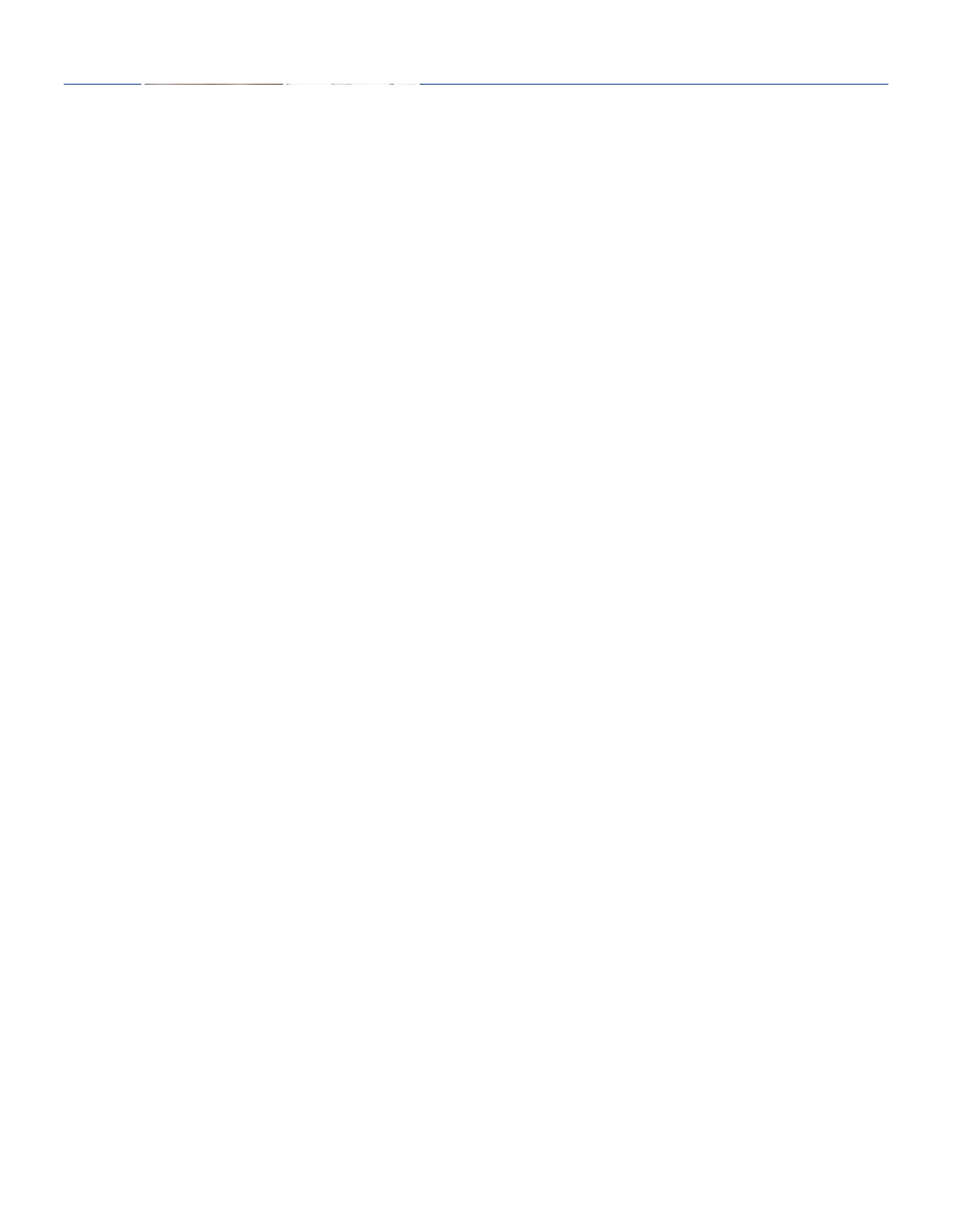

### **Club 50 Adventures**

*I Love Lucy! Live on Stage* **at Providence Performing Arts Center Brunch at CAV in Providence** Saturday, February 28

*A Little Bit of Ireland* **at Reagle Music Theatre Traditional Corned Beef & Cabbage Dinner at Chateau** Sunday, March 15

**The Glamour Girls Luncheon & Show, the Log Cabin, Holyoke, MA** Thursday, April 16

**Winnipesaukee Scenic Railroad Train Ride with Turkey Dinner & Anheuser-Busch Brewery Tour in Merrimack, NH** Sunday, May 17

**Mackinac Island featuring The Grand Hotel and the Tulip Festival** May 3-10

*DooWop Pop & Rock* **Luncheon & Show, Lantana's, Randolph, MA** Monday, June 29

**New England Revolution vs. New York City FC at Gillette Stadium With Pre-Game Meal at Putnam Club and Patriot Place Shopping** Saturday, July 18

**Schooner** *Thomas E. Lannon* **in Gloucester Lobsterbake at Gloucester House** Tuesday, August 4

*Kinky Boots* **at Boston Opera House Pre-Show Dinner at Legal Sea Foods – Park Square** Sunday, August 16

**New York City: The National September 11 Memorial & Museum and Statue of Liberty & Ellis Island** Saturday & Sunday, September 12 & 13

**Ireland** September 18-28

*The Honeymooners* **at Goodspeed Opera House, Haddam, CT Luncheon at the Gelston House** Wednesday, October 28

**Mystery Trip!** Friday, November 20

**Holiday Pops, Symphony Hall in Boston Lunch at Venezia on Boston's Waterfront** December (Day TBA)

**Tournament of Roses Parade & New Year's Tour** December 29-January 3 (TBD)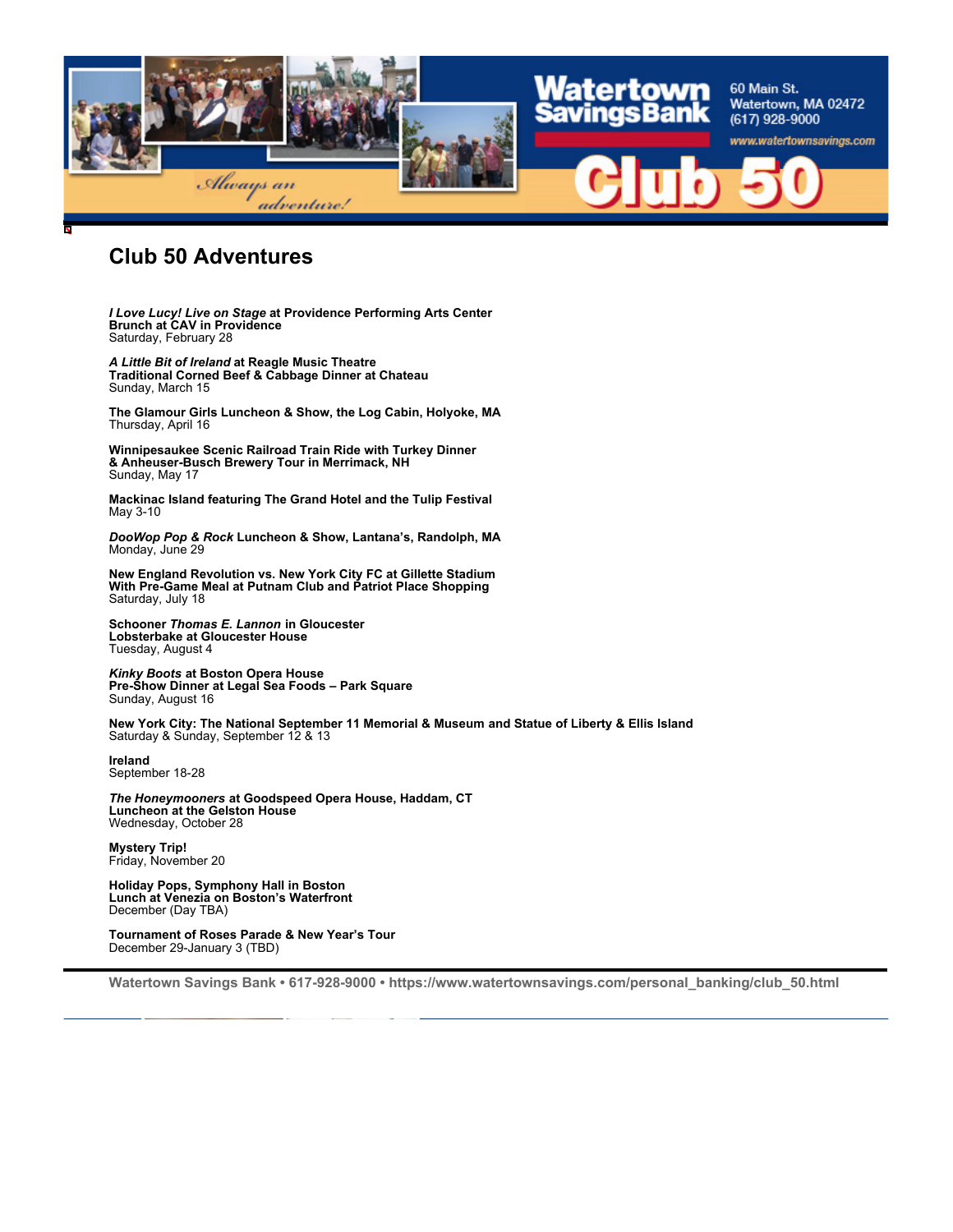

### **Save the Date**

# **Mystery Trip: The First Clue!**

If you attended the Travel Seminar or looked at Club 50 online recently, you know that our 20th anniversary year includes a **Mystery Trip** in November. Well, we can reveal one thing … the date! **Friday, November 20.** What else can we tell you? It is during the daytime (we'll have you home before 5), it's not a long motorcoach ride, and it will be delicious, informative and, most of all, lots of fun!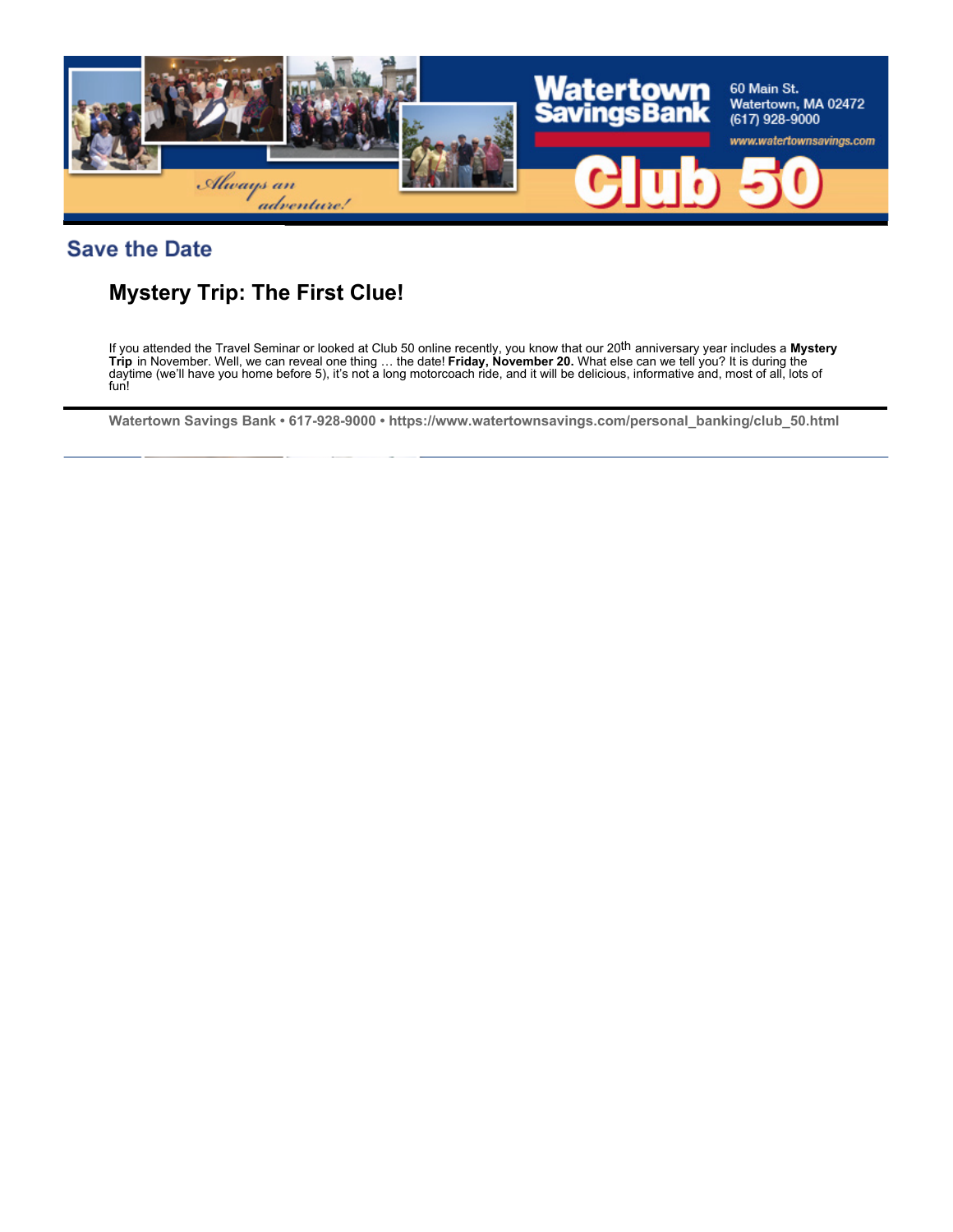

## **Featured Photo**

# **On the Road Again … to the Post 440!**

Congratulations to Andrea Goldstein, Advisory Board member Martha Rotondi, Sharon Lacasse, and Advisory Board alumnus Peggy Anderson *(left to right)*! These ladies are the winners of our Club 50 Theme Song Contest, who were applauded at the Travel Seminar at the American Legion Post 440.

The friendly foursome penned Club 50-version lyrics to the Willie Nelson classic tune "On the Road Again". (Also, Martha would like to give a special acknowledgement to Paul Falewicz.)

So without further adieu, here is Club 50's theme song! On the road again Club 50's on the road again The life we love is traveling with our friends And making new ones by trip's end. On the road again Club 50's members are on the go again Sharing thoughts along the way on when the Next bathroom stop will come our way

On the road again Club 50's on the road again Friendships we made are here to stay Sharing laughter and songs along the way

On the road again Club 50's on the road again Love traveling with our friends And eating dinner with them at 4 pm

On the road again Club 50's members are on the road again We were happy and we cheered When we heard bread pudding would be here

On the road again Club 50's is anxious to be on the road again Before darkness falls upon us then So that we can be home and in bed by 10.

(See more Club 50 photos by clicking on WSB Photo Album in red on the left. Are you on Facebook? Just find us at Watertown Savings Bank-Massachusetts.)